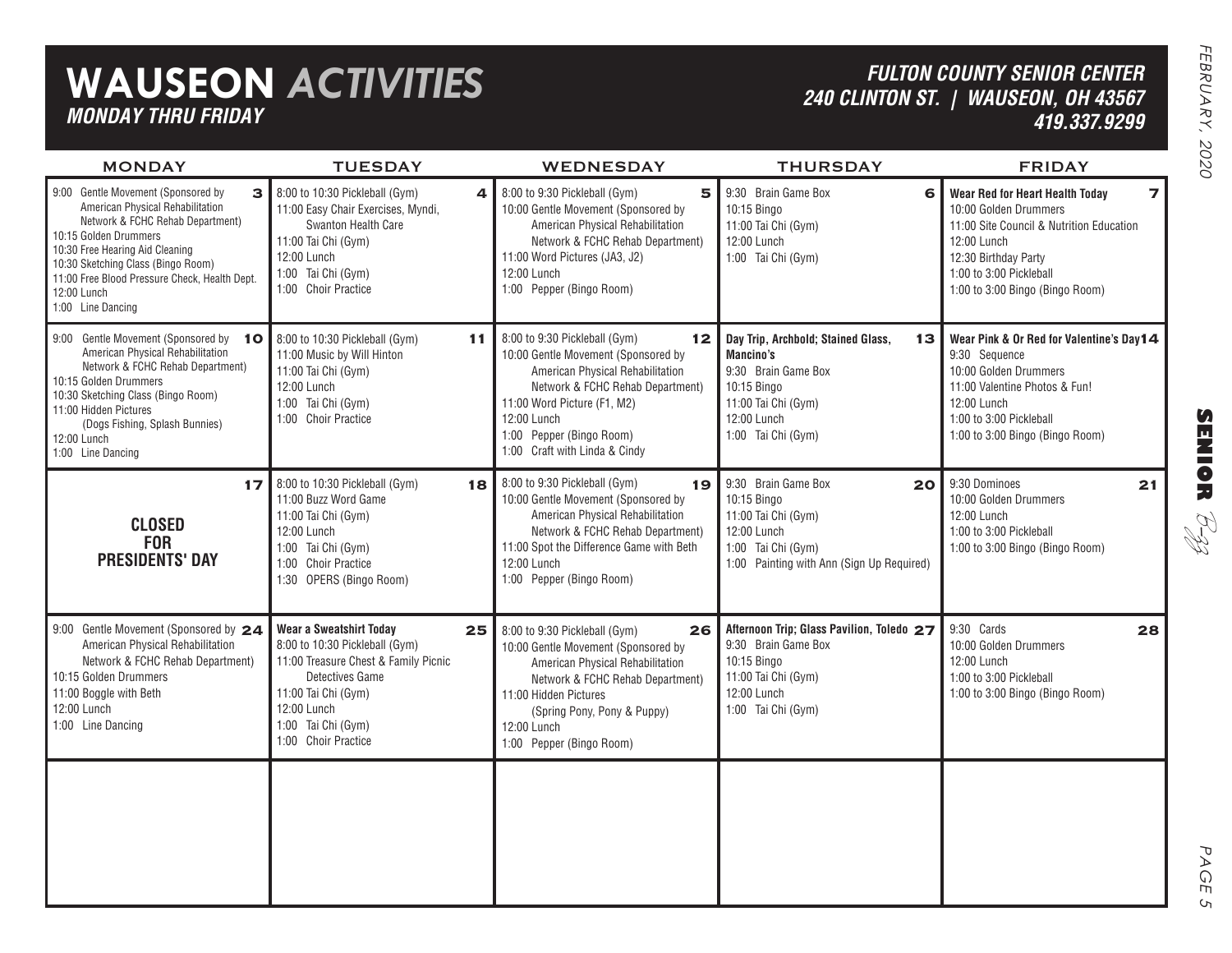| DELTA-101 NORTHWOOD DR.<br><b>UNITED METHODIST CHURCH</b><br><b>TUES. &amp; THURS.</b>                                                                         |                                                                                                                                                              | <b>DELTA / SWANTON</b><br><b>ACTIVITIES</b>                                                                                                                                                 |                                                                                                                                                                                                             | <b>SWANTON</b><br><b>217 CHESTNUT ST.</b><br>MON., WED., & FRI                                                                                                                              | PAGE<br>$\infty$                      |
|----------------------------------------------------------------------------------------------------------------------------------------------------------------|--------------------------------------------------------------------------------------------------------------------------------------------------------------|---------------------------------------------------------------------------------------------------------------------------------------------------------------------------------------------|-------------------------------------------------------------------------------------------------------------------------------------------------------------------------------------------------------------|---------------------------------------------------------------------------------------------------------------------------------------------------------------------------------------------|---------------------------------------|
| <b>MONDAY</b><br>10:00 Hidden Pictures (Preparing                                                                                                              | <b>TUESDAY</b><br>10:00 Hidden Pictures                                                                                                                      | <b>WEDNESDAY</b>                                                                                                                                                                            | <b>THURSDAY</b>                                                                                                                                                                                             | <b>FRIDAY</b><br>10:00 Games from the                                                                                                                                                       |                                       |
| 3<br>for Spring & Outdoor Concert)<br>11:00 Are You Smarter Than a 5th<br>Grader? Team Trivia Challenge<br>12:00 Lunch<br>1:00 Cards & Games                   | 4<br>(Winter Horse & Viking Cats)<br>11:00 Are You Smarter Than a 5th<br>Grader? Team Trivia Challenge<br>12:00 Lunch<br>1:00 Word Games                     | <b>Wear Red for Heart Health Today</b><br>5<br>10:00 Site Council & Nutrition<br>Education<br>10:30 Bingo<br>12:00 Lunch with Birthday Cake<br>Provided by Swanton Healthcare<br>1:00 Cards | Wear Red for Heart Health Today<br>6<br>10:00 Site Council & Nutrition<br>Education<br>10:30 Bingo<br>12:00 Lunch (Grilled Cheese) &<br><b>Birthday Cake</b><br>1:00 Cards                                  | Brain Game Box<br>11:00 Treasure Chest Detective &<br>Family Picnic Detective<br>12:00 Lunch<br>1:00 Games                                                                                  |                                       |
| 10:00 Uno<br>10<br>10:30 Free Hearing Aid Cleaning<br>11:00 "Just So You Know," & Free BP<br>Checks; Fulton Co. Health Dept.<br>12:00 Lunch<br>1:00 Word Games | 10:00 Games from the<br>11<br><b>Brain Game Box</b><br>11:00 "Just So You Know," & Free BP<br>Checks; Fulton Co. Health Dept.<br>12:00 Lunch<br>1:00 Puzzles | 10:30 Bingo (Prizes by Swanton<br>12 <br>Valley Rehab & Healthcare Center)<br>12:00 Lunch & Dessert Provided by<br>Swanton Valley Rehab &<br><b>Healthcare Center</b><br>1:00 Cards         | Day Trip, Archbold Stained Glass, 13<br><b>Shopping</b><br>10:00 Uno, Golf, Trash Card Games<br>10:30 Bingo with Delta School Caller<br>12:00 Lunch<br>1:00 Games                                           | <b>Wear Red and or Pink;</b><br>14<br><b>Happy Valentine's Day</b><br>10:00 Cards<br>11:00 Music by Just Us 2, Marc &<br>Ellen Pember; Love Songs<br>12:00 Lunch<br>1:00 Puzzles            | $\boldsymbol{\Omega}$<br><b>MNIOR</b> |
| 17<br><b>CLOSED</b><br><b>FOR</b><br><b>PRESIDENTS' DAY</b>                                                                                                    | 10:00 Skip Bo & Other Games<br>18<br>11:00 Music by Jaclyn O'Neil,<br>Fulton Co. Health Center<br>12:00 Lunch<br>1:00 Cards                                  | <b>Wear a Sweatshirt Today</b><br>19<br>10:00 Skip Bo & Rummikub<br>10:30 Bingo<br>12:00 Lunch<br>1:00 Games                                                                                | <b>Wear a Sweatshirt Today</b><br>20<br>10:00 Seven Up, LCR, etc.<br>10:30 Bingo<br>12:00 Lunch<br>1:00 Puzzles                                                                                             | 10:00 Games from the<br>21<br>Brain Game Box<br>10:30 PoKeNo<br>(Note Time; Bring Pennies)<br>12:00 Lunch<br>1:00 Word Games                                                                | RI<br>R                               |
| 10:00 Trash, Seven Up &<br>24<br><b>Card Games</b><br>11:00 Hidden Pictures (Viking Cats &<br>Turkey on a Tractor)<br>12:00 Lunch<br>1:00 Cards                | 10:00 Games from the<br>25<br>Brain Game Box<br>11:00 Chair Exercises with Myndi,<br>Swanton Health Care<br>12:00 Lunch<br>1:00 Games                        | <b>Wear Flannel Today</b><br>26<br>10:00 Seven Up & Uno<br>10:30 "Flannel & Frost" Bingo<br>12:00 Lunch<br>1:00 Puzzles                                                                     | <b>Afternoon Trip;</b><br>27<br><b>Glass Pavilion, Toledo</b><br><b>Wear Flannel Today</b><br>9:30 Coffee Time: Sip & Socialize<br>10:00 "Flannel & Frost" Extended Bingo<br>12:00 Lunch<br>1:00 Word Games | 10:00 Knitting & Crocheting<br>28<br>with Kathy Queen<br>(Bring yarn & needles)<br>10:00 Bring in a Game To Share<br>11:00 Plexer Word Games (F1 & M2)<br>12:00 Lunch<br>1:00 Cards & Games |                                       |
|                                                                                                                                                                |                                                                                                                                                              |                                                                                                                                                                                             |                                                                                                                                                                                                             |                                                                                                                                                                                             | <b>FEBRUARY</b> ,<br>2020             |